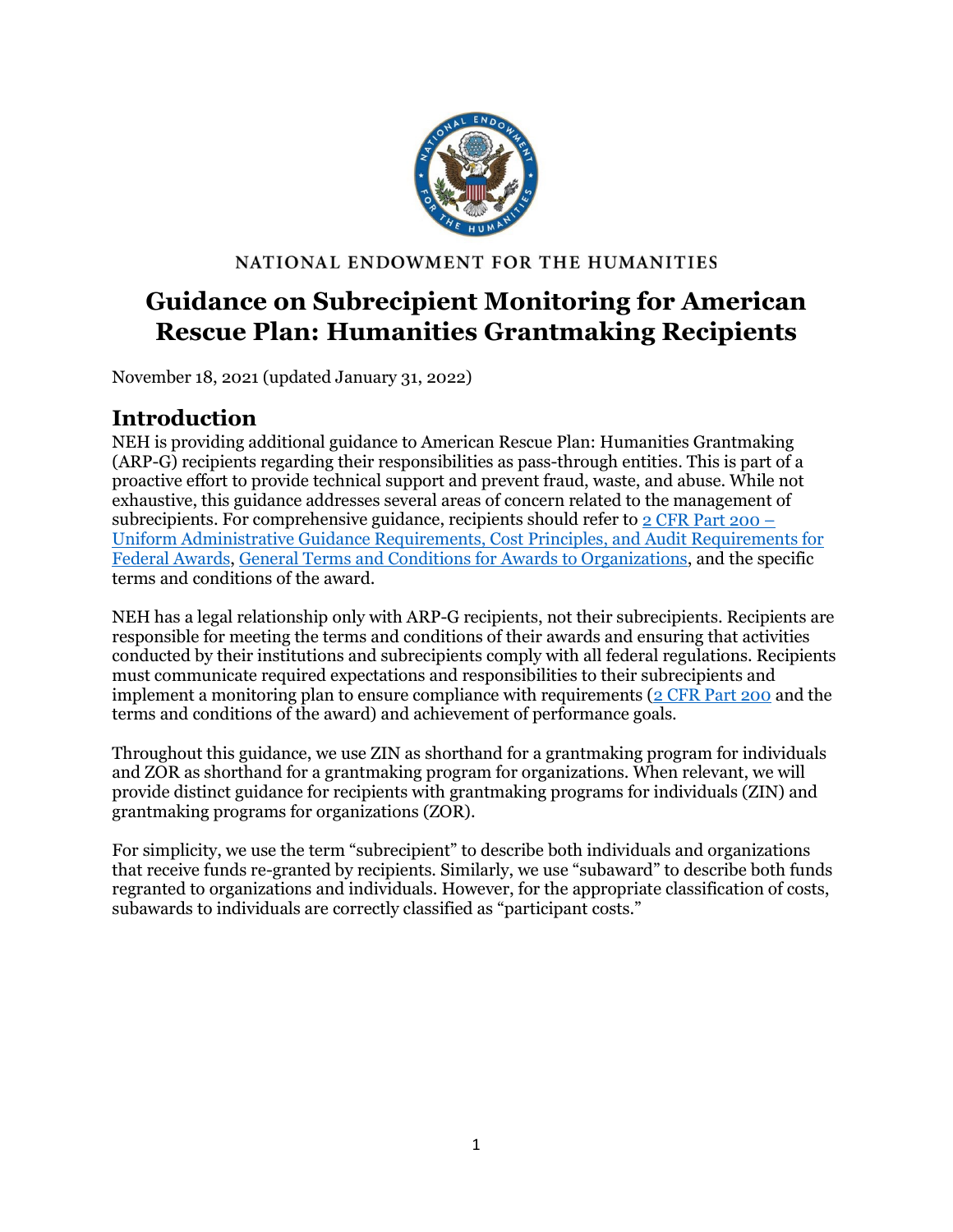# <span id="page-1-0"></span>**Contents**

| Suggested pass-through entity requirements to be included in written procedures16 |
|-----------------------------------------------------------------------------------|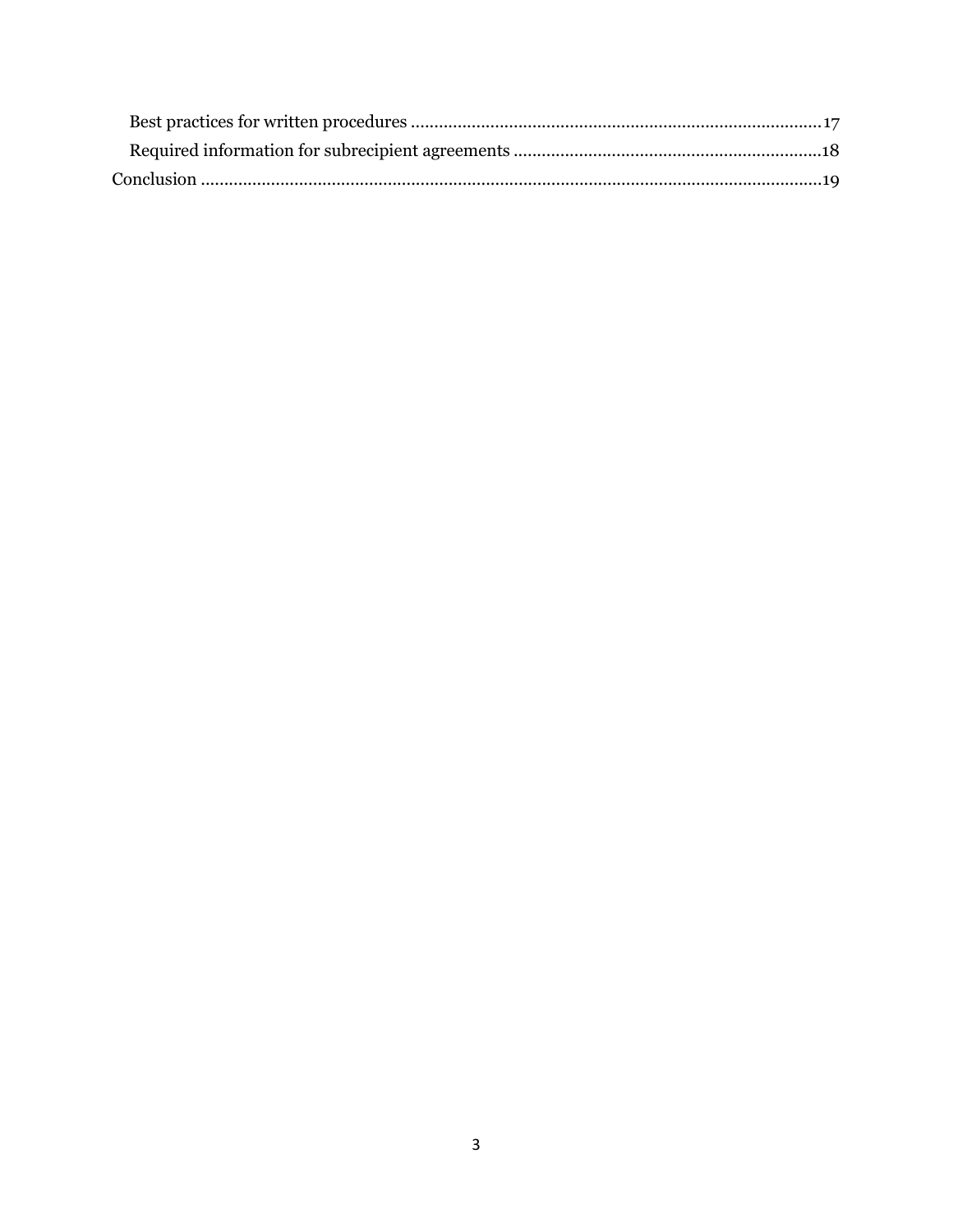## <span id="page-3-0"></span>**Overview of responsibilities of NEH, recipients, subrecipients**

The ARP-G program provides federal funds to recipients (pass-through entities), who in turn issue subawards to subrecipients. Federal regulation and policy establish roles and responsibilities for NEH, recipients, and subrecipient organizations, including ways to prevent fraud, waste, and abuse and ensure programmatic integrity.

| <b>NEH Responsibilities</b>                                                                                                                | <b>Recipient</b>                                                                                                                                                                                                                                                                                                                                                                                                                                      | <b>Subrecipient</b>                                                                                                                                                                     |
|--------------------------------------------------------------------------------------------------------------------------------------------|-------------------------------------------------------------------------------------------------------------------------------------------------------------------------------------------------------------------------------------------------------------------------------------------------------------------------------------------------------------------------------------------------------------------------------------------------------|-----------------------------------------------------------------------------------------------------------------------------------------------------------------------------------------|
|                                                                                                                                            | <b>Responsibilities</b>                                                                                                                                                                                                                                                                                                                                                                                                                               | <b>Responsibilities</b>                                                                                                                                                                 |
| Ensure proper internal<br>controls and oversight of<br>recipients to prevent and<br>detect fraud, waste, and<br>abuse.                     | Establish and maintain<br>effective internal control over<br>the grant funds and<br>subrecipient oversight.                                                                                                                                                                                                                                                                                                                                           | Establish and maintain<br>effective internal control over<br>the subaward. (ZIN/ZOR)                                                                                                    |
| Verify recipients'<br>determinations of<br>subrecipient eligibility.                                                                       | Communicate eligibility<br>information to subrecipients<br>and work with them to obtain<br>documentation.                                                                                                                                                                                                                                                                                                                                             | Maintain and provide<br>relevant documentation to<br>substantiate eligibility claims.<br>(ZIN/ZOR)                                                                                      |
| Ensure recipients are not<br>suspended or debarred and<br>that they comply with all<br>award requirements.                                 | Ensure subrecipients are not<br>suspended or debarred and<br>that they comply with all<br>award requirements.                                                                                                                                                                                                                                                                                                                                         | Ensure contractors are<br>responsible and, if applicable,<br>not suspended or debarred.<br>(ZOR)                                                                                        |
| Conduct risk assessments of<br>the recipients prior to making<br>awards and continue to<br>monitor risk over the period<br>of performance. | Conduct risk assessments of<br>the subrecipients prior to<br>making an award and<br>continue to monitor risk over<br>the period of performance.                                                                                                                                                                                                                                                                                                       | Monitor internal controls to<br>ensure compliance with<br>regulations. (ZOR)                                                                                                            |
| Monitor recipients to ensure<br>compliance with all federal<br>statutes, regulations, and<br>conditions of the award.                      | Monitor subrecipients'<br>activities to ensure that the<br>subaward is used for<br>authorized purposes in<br>compliance with federal<br>statutes, regulations, and<br>conditions of the subaward,<br>and that subaward<br>performance goals are<br>achieved. In addition to<br>required reporting, ARP-G<br>recipients can require<br>periodic financial and<br>programmatic reports, site<br>visits, and reviews of<br>subrecipients' audit reports. | Monitor contractor activities<br>to ensure compliance with<br>applicable federal<br>requirements. Comply with<br>relevant federal regulations<br>for procurement under<br>grants. (ZOR) |
| Review recipient<br>performance and financial<br>reports against proposed<br>activities and approved<br>budget. Close out projects.        | Certify that all costs are<br>associated with the approved<br>scope of work and that the<br>subrecipient completed all<br>work in accordance with<br>regulations and NEH<br>policies. Certify project as<br>complete.                                                                                                                                                                                                                                 | Complete all work in<br>accordance with federal<br>regulations and NEH<br>policies. (ZIN/ZOR)                                                                                           |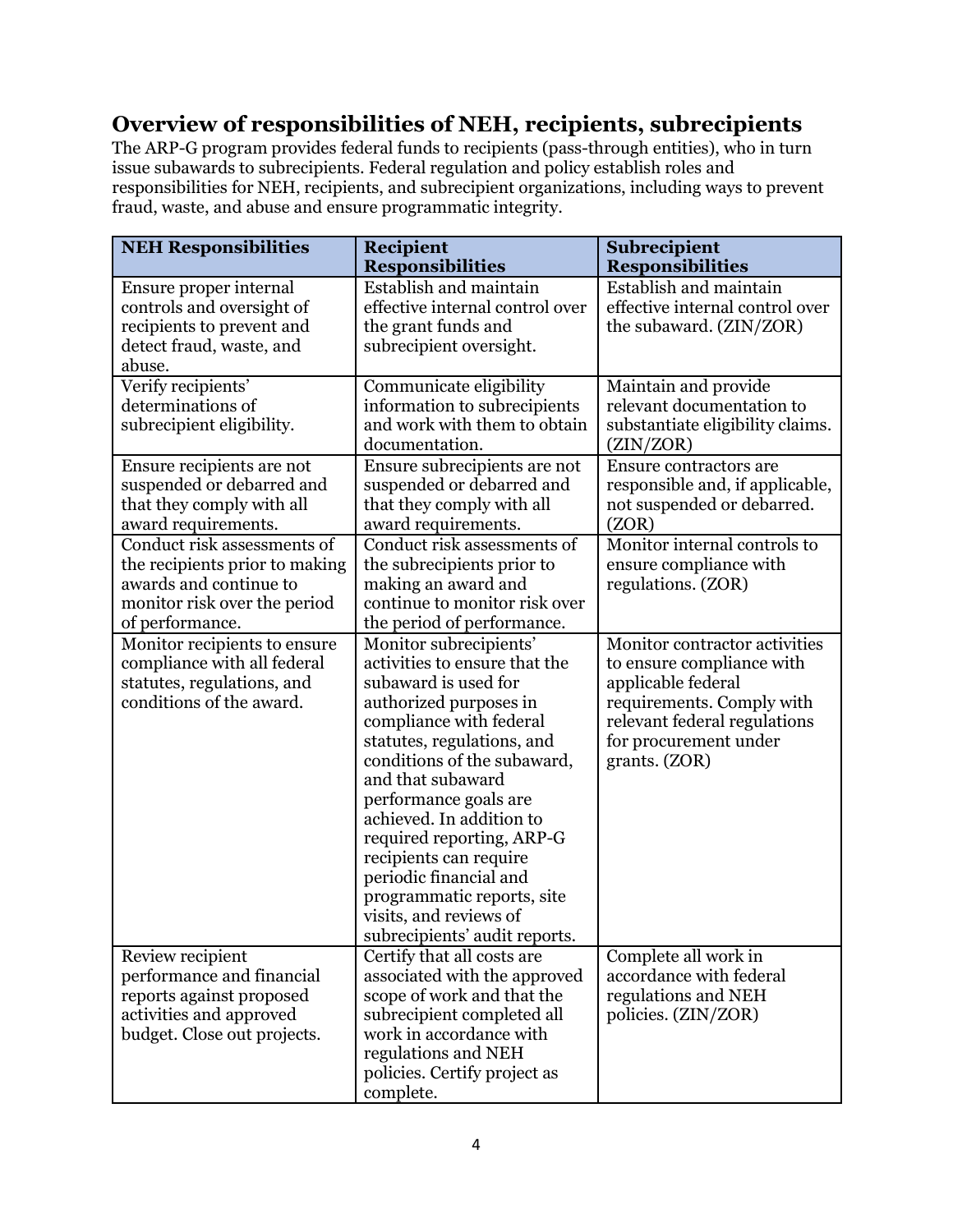| Take appropriate action to<br>remedy noncompliance with<br>the recipient.                                                                          | Identify instances of<br>subrecipient noncompliance<br>and take prompt action.                                                                                                                                                                                                                | Promptly remedy instances of<br>noncompliance when they are<br>identified. (ZIN/ZOR)                                                                      |
|----------------------------------------------------------------------------------------------------------------------------------------------------|-----------------------------------------------------------------------------------------------------------------------------------------------------------------------------------------------------------------------------------------------------------------------------------------------|-----------------------------------------------------------------------------------------------------------------------------------------------------------|
| Identify disallowed costs and<br>recover funds from the<br>recipient, if necessary.                                                                | Ensure subrecipients are<br>aware of their responsibility<br>to repay duplicate funding.<br>Identify and recover funds for<br>unallowable costs,<br>unexpended funds, and funds<br>expended in error or through<br>misrepresentation or fraud.<br>Repay improper payments or<br>overpayments. | Repay improper payments or<br>overpayments. (ZIN/ZOR)                                                                                                     |
| Remind recipients expending<br>\$750,000 or more in federal<br>awards during their fiscal<br>year to conduct a Single Audit<br>per 2 CFR Part 200. | Conduct a Single Audit when<br>expending \$750,000 or more<br>in federal funds in their fiscal<br>year.<br>Remind subrecipients<br>expending \$750,000 or more<br>in federal awards during their<br>fiscal year to conduct a Single<br>Audit per Subpart F of the<br>Uniform Regulations.     | Conduct a Single Audit when<br>expending \$750,000 or more<br>in federal funds in their fiscal<br>year per Subpart F of the<br>Uniform Regulations. (ZOR) |
| Issue management decisions<br>regarding audit findings<br>related to the recipient.                                                                | Issue management decisions<br>regarding audit findings<br>related to the subaward<br>within six months of the<br>audit report's release.                                                                                                                                                      | Resolve management<br>decisions relating to the<br>program's audit. (ZOR)                                                                                 |
| Report suspected fraud and<br>cooperate with investigations.                                                                                       | Report suspected fraud and<br>cooperate with investigations.                                                                                                                                                                                                                                  | Report suspected fraud and<br>cooperate with investigations.<br>(ZIN/ZOR)                                                                                 |

## <span id="page-4-0"></span>**Communication with NEH**

NEH has assigned each ARP-G recipient a program officer and grant management specialist, identified on the terms and conditions of the award, to assist with technical, programmatic, and business administration inquiries. All correspondence between NEH and recipients must occur through eGMS Reach. Refer to the [NEH General Terms and Conditions for Awards to](https://www.neh.gov/grants/manage/general-terms-and-conditions-awards-organizations-grants-and-cooperative-agreements-issued-december)  [Organizations](https://www.neh.gov/grants/manage/general-terms-and-conditions-awards-organizations-grants-and-cooperative-agreements-issued-december) for information on accessing eGMS Reach accounts.

### <span id="page-4-1"></span>**Internal controls**

In accordance with [2 CFR §200.303,](https://www.ecfr.gov/current/title-2/subtitle-A/chapter-II/part-200#200.303) recipients and subrecipients must have internal control policies and procedures in place to manage their awards. These policies must address the effectiveness of operations; reliability of reporting; and compliance with applicable federal statutes, regulations, and the terms and conditions of the award.

Administrative and financial management systems provide internal controls and help the organization prepare reports required by the terms and conditions of its award. These systems must be capable of tracking grant funds to establish that the funds have been used according to federal statutes, regulations, and the terms and conditions of the award. Internal controls must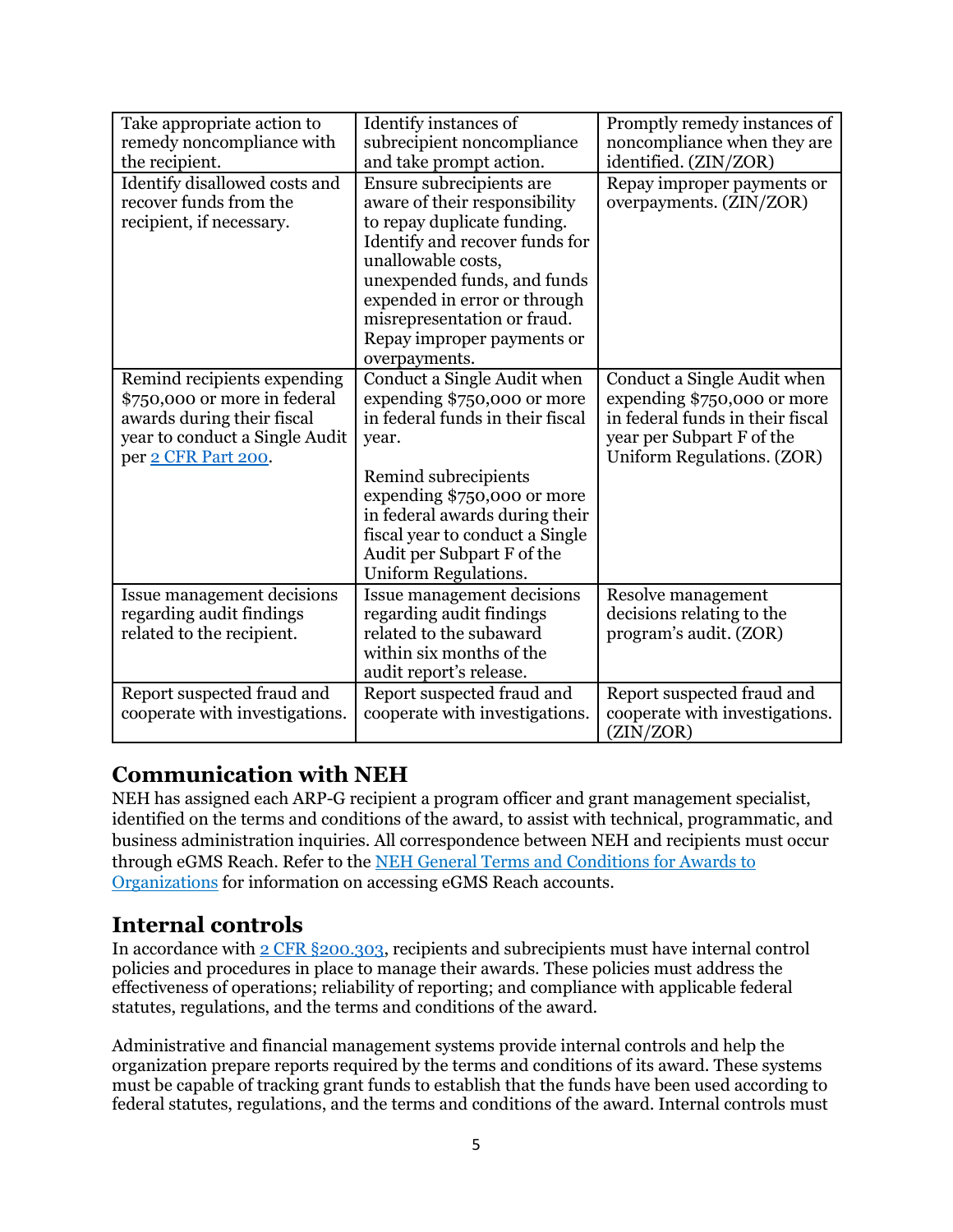enable recipients and subrecipients to evaluate and monitor compliance and take prompt action when instances of noncompliance are identified, including audit findings.

Internal controls should be in compliance with guidance in ["Standards for Internal Control in](https://www.gao.gov/products/gao-14-704g#:%7E:text=Standards%20for%20Internal%20Control%20in%20the%20Federal%20Government,of%20internal%20control%20shown%20in%20the%20cube%20below.)  [the Federal Government,](https://www.gao.gov/products/gao-14-704g#:%7E:text=Standards%20for%20Internal%20Control%20in%20the%20Federal%20Government,of%20internal%20control%20shown%20in%20the%20cube%20below.)" issued by the Comptroller General of the United States, or the ["Internal Control Integrated Framework,](https://www.coso.org/pages/ic.aspx)" issued by the Committee of Sponsoring Organizations of the Treadway Commission (COSO).

#### <span id="page-5-0"></span>*Safeguarding personally identifiable information*

Recipients must safeguard and dispose of personally identifiable information (PII) consistent with applicable federal, state, local, and tribal laws regarding privacy and confidentiality obligations. PII is any information that can directly or indirectly identify an individual, including a name, address, date of birth, driver's license number, Social Security number, or financial account information.

Do not leave PII materials open, visible, or unattended. Store and dispose of PII appropriately. Consider storing it in lockable containers and dispose of it with secured trash bins or use document shredders.

Secure computers and mobile devices with strong passwords. Schedule regular updates for software and antivirus programs. Be aware of scams and don't download unknown programs. Consider implementing a hierarchy of authorized users with increased levels of security and limited access for more sensitive information. Do not send unencrypted PII over email.

#### <span id="page-5-1"></span>**Financial management systems**

Recipients' and subrecipients' financial management systems must be sufficient to trace funds to a level of expenditures adequate to establish that grant funds have been used in accordance with federal statutes, regulations, and the terms and conditions of the award ( $2$  CFR  $\S 200.302$ ).

Recipients and subrecipients must have written policies and procedures documenting their financial management systems. This includes determining the allowability of costs prior to requesting payment in accordance with [2 CFR 200 Subpart E](https://www.ecfr.gov/current/title-2/subtitle-A/chapter-II/part-200/subpart-E) and the terms and conditions of the award.

At a minimum, financial management accounting systems must:

- track all federal awards received and expended by the Federal Assistance Listing title and number, Federal Award Identification Number (FAIN) and year, and the name of the federal agency/pass-through entity
- keep records pertaining to the source and application of federal awards: authorizations, obligations, unobligated balances, assets, expenditures, income, and interest should be documented
- contain accurate, current, and complete information to support financial results of the award or program, which will be reported on the Federal Financial Report (SF-425)
- have effective control over, and accountability for, all funds, property, and other assets
- be able to compare expenditures with approved grant amounts for each federal award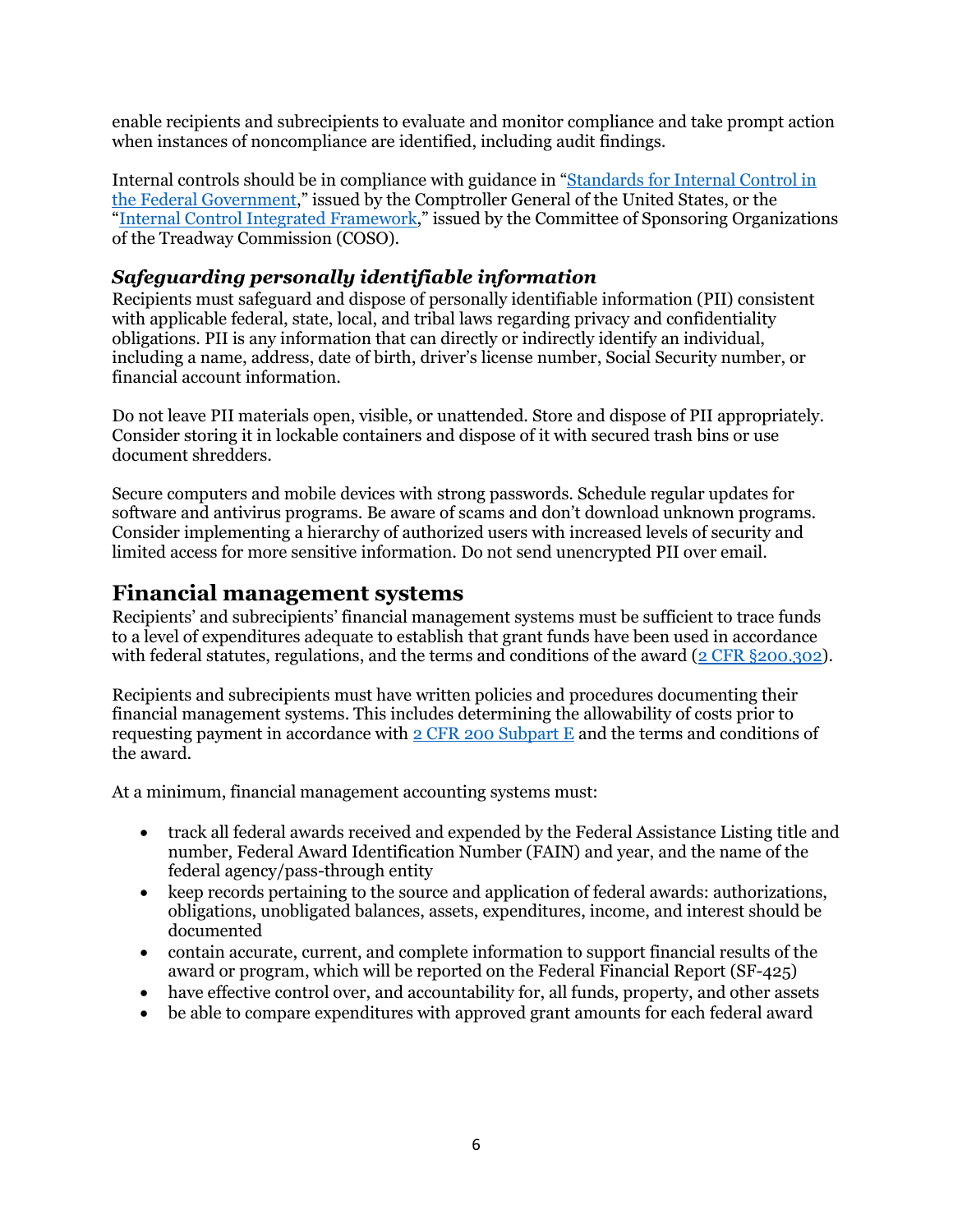## <span id="page-6-0"></span>**Subrecipient eligibility**

In addition to the requirements outlined in the American Rescue Plan [Humanities Grantmaking](https://www.neh.gov/sites/default/files/inline-files/American%20Rescue%20Plan%20Humanities%20Grantmaking%20NOFO%2020210513-ARPG.pdf)  [Notice of Funding Opportunity,](https://www.neh.gov/sites/default/files/inline-files/American%20Rescue%20Plan%20Humanities%20Grantmaking%20NOFO%2020210513-ARPG.pdf) recipients may limit subrecipient eligibility based on the specific design of their program (e.g., geography or institution type).

#### <span id="page-6-1"></span>*Grantmaking programs for organizations (ZOR)*

Grantmaking programs for organizations must limit eligibility to U.S. nonprofit organizations with  $501(c)(3)$  tax-exempt status; accredited public and  $501(c)(3)$  institutions of higher education; state and local governmental agencies; and federally recognized Native American tribal governments.

For eligible American organizations located overseas, subawards cannot be used to support non-U.S. citizens.

Foreign and for-profit entities are not eligible subrecipients.

Subrecipients must have a record of achievement in the humanities. Organizations and institutions proposing to engage in activities outside the humanities (e.g., the creation or performance of art) are not eligible to be subrecipients under this notice.

Organizations that received American Rescue Plan funds directly from NEH (through the American Rescue Plan: Humanities Organizations program) are not eligible to be subrecipients.

The [56 state and jurisdictional humanities councils and interim partners](https://www.neh.gov/about/state-humanities-councils) are not eligible subrecipients.

#### <span id="page-6-2"></span>*Grantmaking programs for individuals (ZIN)*

Grantmaking programs for individuals must limit eligibility to U.S. citizens, whether they reside inside or outside the United States, or foreign nationals who have been living in the United States or its jurisdictions for at least the three years prior to the application deadline. Foreign nationals who take up permanent residence outside the United States any time between the application deadline and the end of their period of performance will forfeit their eligibility to receive a subaward. (Leaving the U.S. on a temporary basis is permitted.)

Applicants to these grantmaking programs must be humanities professionals who possess formal education or training in the humanities, as defined in the [National Foundation on the](https://www.neh.gov/about/history/national-foundation-arts-and-humanities-act-1965-pl-89-209)  [Arts and the Humanities Act of 1965.](https://www.neh.gov/about/history/national-foundation-arts-and-humanities-act-1965-pl-89-209) While applicants need not have advanced degrees, individuals currently enrolled in a degree-granting program are ineligible. Applicants who have satisfied all the requirements for a degree and are awaiting its conferral are eligible but must provide a letter from the dean of the conferring school or their department chair attesting to the applicant's status as of the deadline for the program to which they are applying.

Applicants must be either unemployed or underemployed and meet the definition established by the recipient. Stipends are not intended for the following types of people as a form of income replacement:

- retired individuals
- individuals under the age of 18
- individuals enrolled in a degree granting program
- individuals on Social Security Disability with no work attachment
- inmates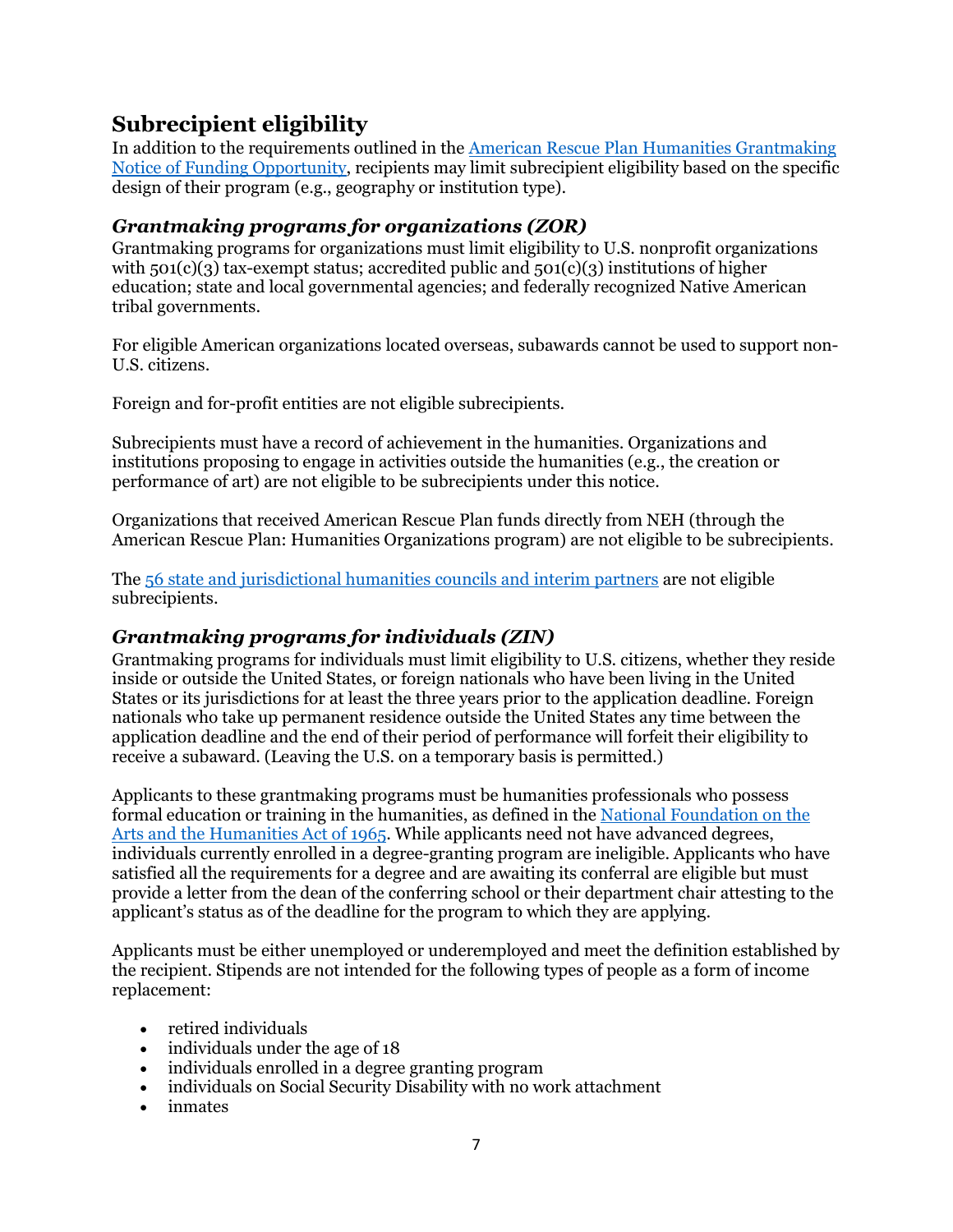• individuals living in a halfway house on lockdown

In addition, as a matter of programmatic policy, the following are not eligible to be subrecipients:

- K-12 teachers and administrators
- home-schooling instructors
- *journalists*
- creative and performing arts professionals

Organizations are not eligible to apply for subawards on behalf of individuals and subawards may not be transferred to the applicant's institution. If an individual recipient elects to have the subaward paid through their institution, all NEH funds must be remitted to the individual. The institution may not take an institutional allowance.

Although individual subrecipients may hold other fellowships or awards during their NEHfunded period of performance, they may not hold another NEH award concurrently.

## <span id="page-7-0"></span>**Verifying subrecipient eligibility**

In addition to the specific eligibility criteria for organizations and individuals, subrecipients must not be debarred or suspended by any federal department or agency. The OMB Guidelines to Agencies on Governmentwide Debarment and Suspension (Nonprocurement) contained in [2](https://www.ecfr.gov/cgi-bin/text-idx?tpl=/ecfrbrowse/Title02/2cfr180_main_02.tpl)  [CFR Parts 180](https://www.ecfr.gov/cgi-bin/text-idx?tpl=/ecfrbrowse/Title02/2cfr180_main_02.tpl) an[d 3369](https://www.ecfr.gov/cgi-bin/text-idx?SID=8680aeef730451c8612427c92b89cc2d&mc=true&node=pt2.1.3369&rgn=div5) apply.

Subrecipients may not be delinquent on repayment of federal debt. Examples of relevant debt include delinquent student loans, federal taxes, and payroll taxes for household or other employees. Overdue or unpaid child support payments will also prevent an applicant from receiving an award. Se[e OMB Circular A-129.](https://www.whitehouse.gov/sites/whitehouse.gov/files/omb/circulars/A129/a-129.pdf)

#### <span id="page-7-1"></span>*Grantmaking programs for organizations (ZOR)*

Per [2 CFR §25.300,](https://www.ecfr.gov/cgi-bin/text-idx?SID=7bbb48b7382aaa49db7b731b71ebaa8c&mc=true&node=se2.1.25_1300&rgn=div8) ZOR recipients may only issue subawards using NEH funds to organizations that have obtained and provided to the recipient a Unique Entity Identifier (UEI). Subrecipients are not required to complete full registration with the [System for Award Management \(SAM\)](https://www.sam.gov/SAM/) to obtain a UEI but are encouraged to do so.

Prior to issuing a subaward, ZOR recipients must check SAM.gov to verify the UEI is assigned to the applicant organization, that their status is current, and that the applicant is not delinquent on federal debt.

ZOR recipients must also verify that there are no findings in the [Federal Awardee Performance](https://www.fapiis.gov/)  [and Integrity Information System \(FAPIIS\)](https://www.fapiis.gov/) for applicant organizations. FAPIIS is a database that contains information to support award decisions as required by the [Federal Acquisition](https://www.acquisition.gov/browse/index/far)  [Regulation.](https://www.acquisition.gov/browse/index/far)

#### <span id="page-7-2"></span>*Grantmaking programs for individuals (ZIN)*

ZIN recipients must verify the identity and employment status of selected individuals, consistent with the definition of "underemployed" established for the program in the original application. ZIN recipients must keep records confirming that identity and employment status have been verified.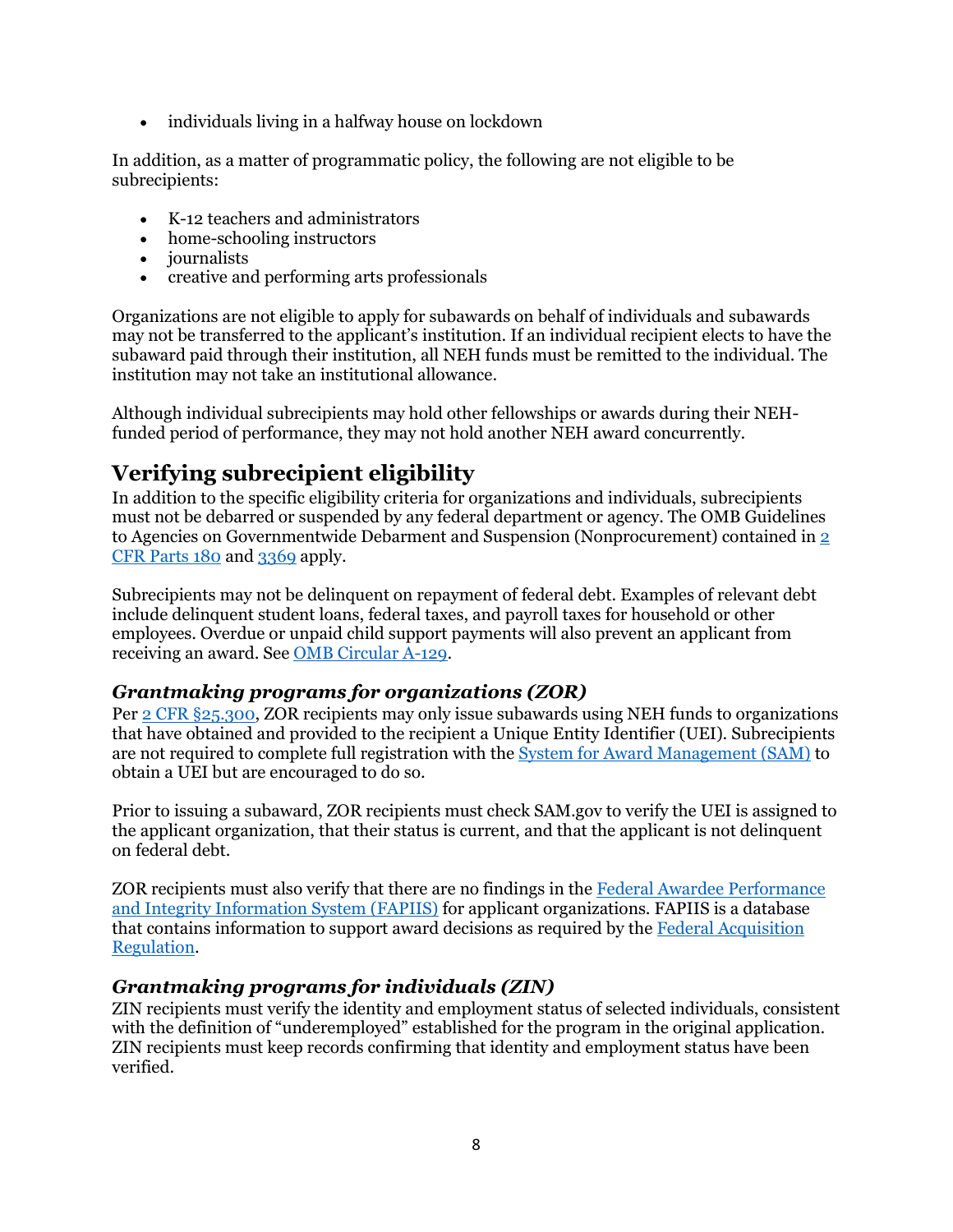Upon submission of ZIN recipients' subrecipient selection reports in eGMS, NEH will verify that selected participants are not included in [DoNotPay \(DNP\),](https://fiscal.treasury.gov/DNP/) a federal resource for preventing and detecting improper payments.

### <span id="page-8-0"></span>**Subrecipient selection process**

Recipients must ensure the fairness of their subrecipient selection process and must avoid real and perceived conflicts of interest. Recipients must abide by the guidance on subrecipient selection included in the [American Rescue Plan: Humanities Grantmaking program](https://www.neh.gov/sites/default/files/inline-files/American%20Rescue%20Plan%20Humanities%20Grantmaking%20NOFO%2020210513-ARPG.pdf) Notice of [Funding Opportunity:](https://www.neh.gov/sites/default/files/inline-files/American%20Rescue%20Plan%20Humanities%20Grantmaking%20NOFO%2020210513-ARPG.pdf)

- Recipients must give equal consideration to all eligible applicants; they may not restrict eligibility or give preference to members of a certain organization, consortium, or network.
- Recipients must not accept applications from individuals who are their own officers, employees, or members of the board of trustees or advisers until at least one year has elapsed since the person's last service in such a position. The same restriction applies to officers, employees, and board members of parent organizations or subsidiary organizations.
- Recipients must not require an administrative or application fee.
- Recipients must publicize the availability of the NEH-funded program, award amounts, and application procedures clearly and effectively so that all potential applicants can learn of the opportunity. Publicity materials should include an explicit reference to the National Endowment for the Humanities and the American Rescue Plan Act of 2021. Consult *[Acknowledgment and Publicity Requirements for NEH Awards](https://www.neh.gov/grants/manage/acknowledgment-and-publicity-requirements-neh-awards)* and *[Publicizing Your](https://www.neh.gov/grants/manage/publicizing-your-project)  [Project](https://www.neh.gov/grants/manage/publicizing-your-project)* for guidance.
- Recipients must ensure the fair and informed selection of subrecipients by relying on the recommendations of an external committee composed of qualified individuals drawn from outside the organization's staff and governing bodies. The committee must convene virtually and must consist of at least three persons. Recipients may only make subawards with NEH funds to applicants recommended by this external selection committee.
- Recipients must avoid real or perceived conflicts of interest in the composition of the selection committee and its deliberations. Staff, officers, board members, and trustees of the recipient organization may not serve as pre-screening evaluators or voting members on committees that review applications for this program other than for issues of completeness, responsiveness, and eligibility. The same restrictions apply to staff, officers, and trustees of parent organizations. Persons holding individual memberships at an organization should not constitute a majority on that organization's selection committee.

## <span id="page-8-1"></span>**Subrecipient risk assessment and oversight**

Consistent with  $2$  CFR  $\S 200.332(b)$ , recipients must complete a risk assessment for each subrecipient to evaluate its potential for noncompliance with federal statutes, regulations, and the terms and conditions of the subaward. The risk assessment provides a framework by which recipients can mitigate potential risks and determine the appropriate level of subrecipient monitoring.

ZOR recipients may consider the following risk evaluation factors:

- the subrecipient's prior experience with the same or similar subawards
- the results of previous audits
- recent substantive changes, such as new personnel or modifications to financial and accounting systems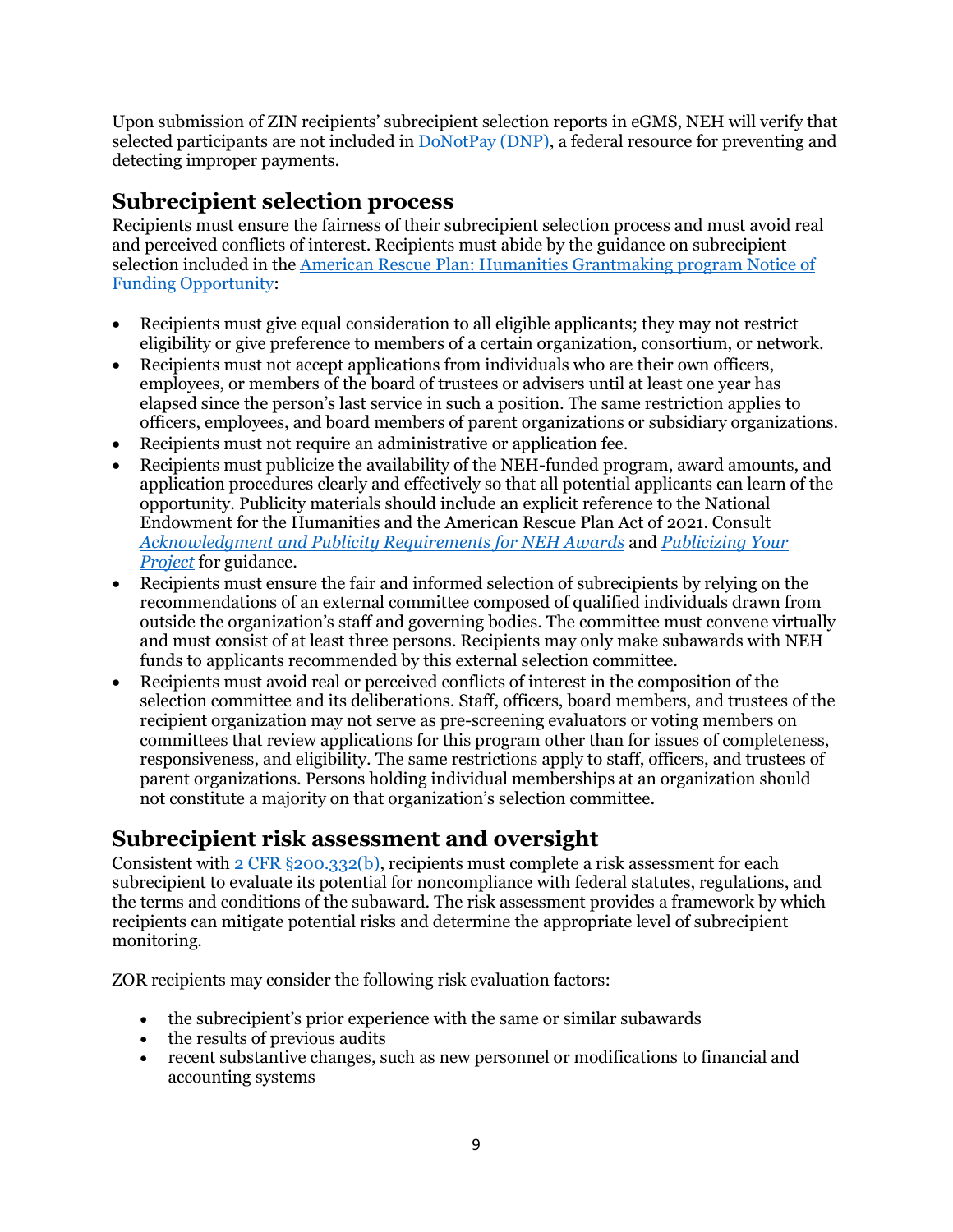- if the subrecipient receives direct federal awards, the extent and results of the federal awarding agency's monitoring process
- the age of the subrecipient organization
- the size of the subaward relative to the subrecipient's operating budget

Recipients may also identify additional risk evaluation criteria beyond those included in [2 CFR](https://www.ecfr.gov/current/title-2/subtitle-A/chapter-II/part-200/subpart-D/subject-group-ECFR031321e29ac5bbd/section-200.332)  [§200.332\(b\).](https://www.ecfr.gov/current/title-2/subtitle-A/chapter-II/part-200/subpart-D/subject-group-ECFR031321e29ac5bbd/section-200.332)

Recipients must document their risk assessment policies and procedures, as well as risk reviews for each subrecipient.

Based upon the results of its pre-award risk assessment and subsequent subrecipient performance, recipients may impose specific subaward conditions identified in [2 CFR §200.208](https://www.ecfr.gov/current/title-2/subtitle-A/chapter-II/part-200#200.208)  [\(b\) and \(c\),](https://www.ecfr.gov/current/title-2/subtitle-A/chapter-II/part-200#200.208) as appropriate. Recipients may include additional subaward conditions, such as:

- requiring payments to be reimbursements rather than advances
- withholding authority to proceed with their grant-supported project until evidence of acceptable performance is received
- requiring more frequent and more detailed financial reports
- requiring additional project monitoring
- requiring the subrecipient to obtain technical or management assistance
- establishing additional prior approvals

Recipients must notify subrecipients if specific subaward conditions are imposed, including:

- the nature of the additional requirements
- the reason why the additional requirements are being imposed
- the nature of the action needed to remove the additional requirement, if applicable
- the time allowed for completing the actions, if applicable
- the method for requesting reconsideration of the additional requirements imposed

Recipients must promptly remove specific subaward conditions once the issues have been corrected.

### <span id="page-9-0"></span>**Avoiding Overlapping Costs**

Per [2 CFR §200.403\(f\),](https://www.ecfr.gov/current/title-2/subtitle-A/chapter-II/part-200/subpart-E/subject-group-ECFRea20080eff2ea53/section-200.403) overlapping project costs between two or more applications for federal funding and/or approved federal award budgets are not permitted. Recipients must ensure that subrecipients do not duplicate or overlap other federal awards.

Recipients should chec[k USASpending](https://www.usaspending.gov/) to see if applicants have other federal awards, and may request the following documentation from them:

- a list of other federal awards that subrecipients currently have or have applied for and the scope of the projects
- self-certification that there is no duplication or overlap with other federal awards

NEH will also review subrecipient selection reports to ensure there is not overlap with subrecipients across ARP programs.

If a recipient later identifies subrecipient overlapping costs or duplication of federal assistance, it must consider actions under remedies for subrecipient non-compliance and enforcement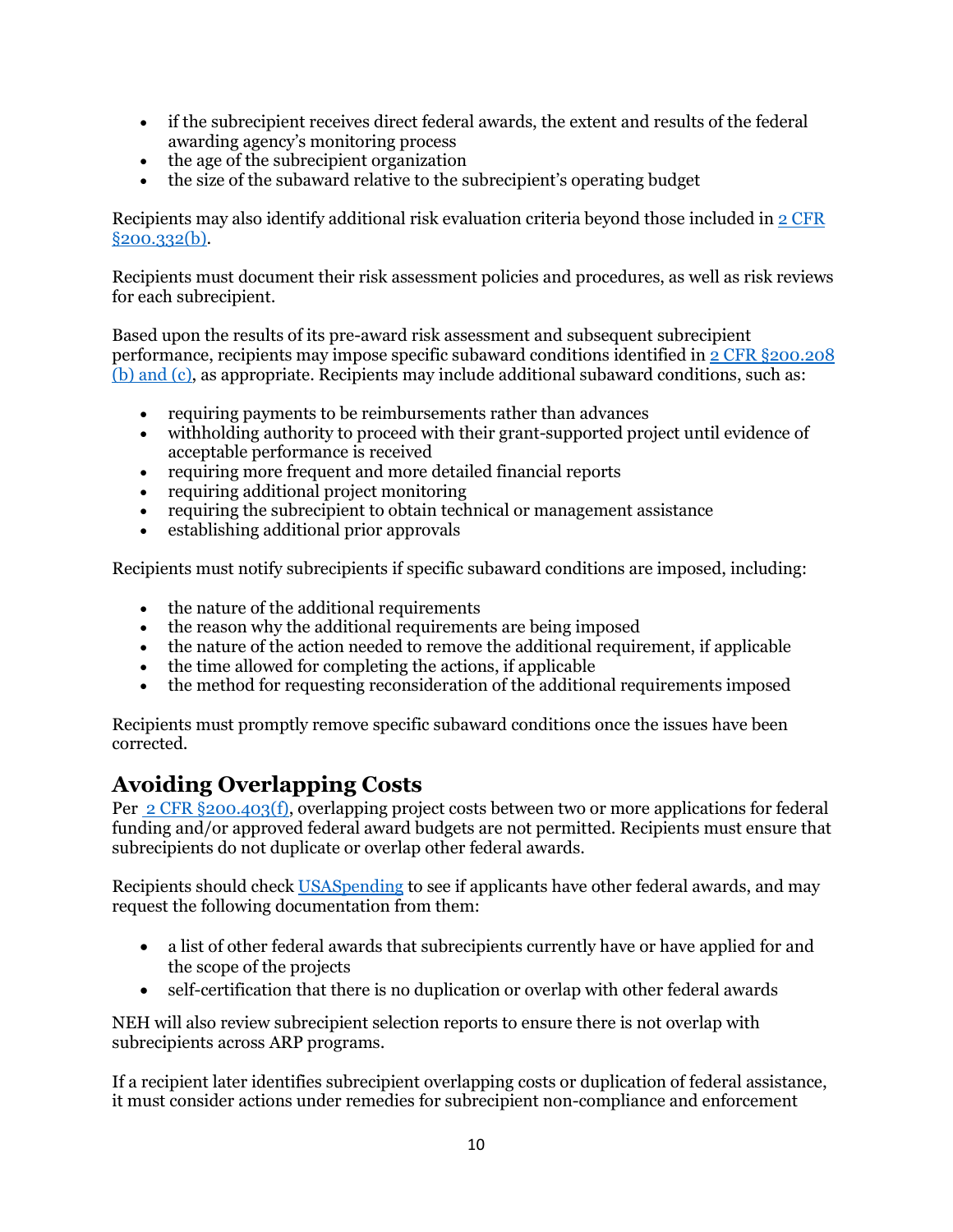actions under [2 CFR §200.339.](https://www.ecfr.gov/current/title-2/subtitle-A/chapter-II/part-200/subpart-D/subject-group-ECFR86b76dde0e1e9dc/section-200.339) (See also [Remedies for subrecipient non-compliance and](#page-13-1)  [enforcement actions.](#page-13-1))

## <span id="page-10-0"></span>**2 CFR Part 200 subrecipient flow-down requirements**

In addition to ARP-G requirements and conditions, subrecipient agreements must include the information identified at [2 CFR § 200.332\(a\).](https://www.ecfr.gov/current/title-2/subtitle-A/chapter-II/part-200/subpart-D/subject-group-ECFR031321e29ac5bbd/section-200.332)

[2 CFR § 200.101](https://www.ecfr.gov/current/title-2/subtitle-A/chapter-II/part-200#200.101) identifies the following sections of [2 CFR Part 200](https://www.ecfr.gov/current/title-2/subtitle-A/chapter-II/part-200) that flow down from recipients to subrecipients (i.e., what is required for recipients and is also required for subrecipients). This information must be included with the subaward agreement's terms and conditions:

- Subpart A [Acronyms and Definitions](https://www.ecfr.gov/current/title-2/subtitle-A/chapter-II/part-200/subpart-A)
- Subpart B [General Provisions,](https://www.ecfr.gov/current/title-2/subtitle-A/chapter-II/part-200/subpart-B) except for §§200.111 English Language, 200.112 Conflict of Interest, and 200.113 Mandatory Disclosures
- Subpart C [Pre-Federal Award Requirements and Contents of Federal Awards,](https://www.ecfr.gov/current/title-2/subtitle-A/chapter-II/part-200/subpart-C?toc=1) except for §200.203(a) Requirement to provide public notice of federal financial assistance programs
- Subpart D [Post-Award Federal Requirements,](https://www.ecfr.gov/current/title-2/subtitle-A/chapter-II/part-200/subpart-D?toc=1) note 200.331-333 Subrecipient Monitoring and Management
- Subpart E [Cost Principles](https://www.ecfr.gov/current/title-2/subtitle-A/chapter-II/part-200/subpart-E?toc=1)
- Subpart F [Audit Requirements](https://www.ecfr.gov/current/title-2/subtitle-A/chapter-II/part-200/subpart-F?toc=1)

## <span id="page-10-1"></span>**Cost principles**

Recipients must ensure that subawards made under the award comply with [2 CFR 200 Subpart](https://www.ecfr.gov/current/title-2/subtitle-A/chapter-II/part-200/subpart-E)  E – [Cost Principles.](https://www.ecfr.gov/current/title-2/subtitle-A/chapter-II/part-200/subpart-E) The cost principles establish standards for the allowability of costs, provide detailed guidance on the cost accounting treatment of costs as direct or indirect costs, and set allowability and allocability principles for selected items.

The cost principles establish four main guidelines for determining whether costs are applicable to an award:

- A cost is **allowable** if it is permitted under [2 CFR 200 Subpart E –](https://www.ecfr.gov/current/title-2/subtitle-A/chapter-II/part-200/subpart-E) Cost Principles and the terms and conditions of the award. Unallowable costs must be identified and excluded from the award and any associated payment.
- A cost is **allocable** to an award if the goods or services involved can be directly charged to the award based on the benefit provided.
- A cost is considered **reasonable** if the nature of and the price paid for the goods or services reflect the action that a prudent person would have taken given the prevailing circumstances at the time they made the decision to incur the cost.
- All costs incurred for the same purpose and similar circumstances must be **treated consistently** either as direct costs or as indirect costs.

## <span id="page-10-2"></span>**Management and administration (M&A) costs**

In addition to the unallowable costs in  $2$  CFR 200 Subpart E - Cost Principles and programspecific funding restrictions stipulated in the Notice of Funding Opportunity, ARP-G recipients must limit their expenditures on management and administration (M&A) costs to 10% of the total award. M&A costs must be directly related to the management and administration of NEH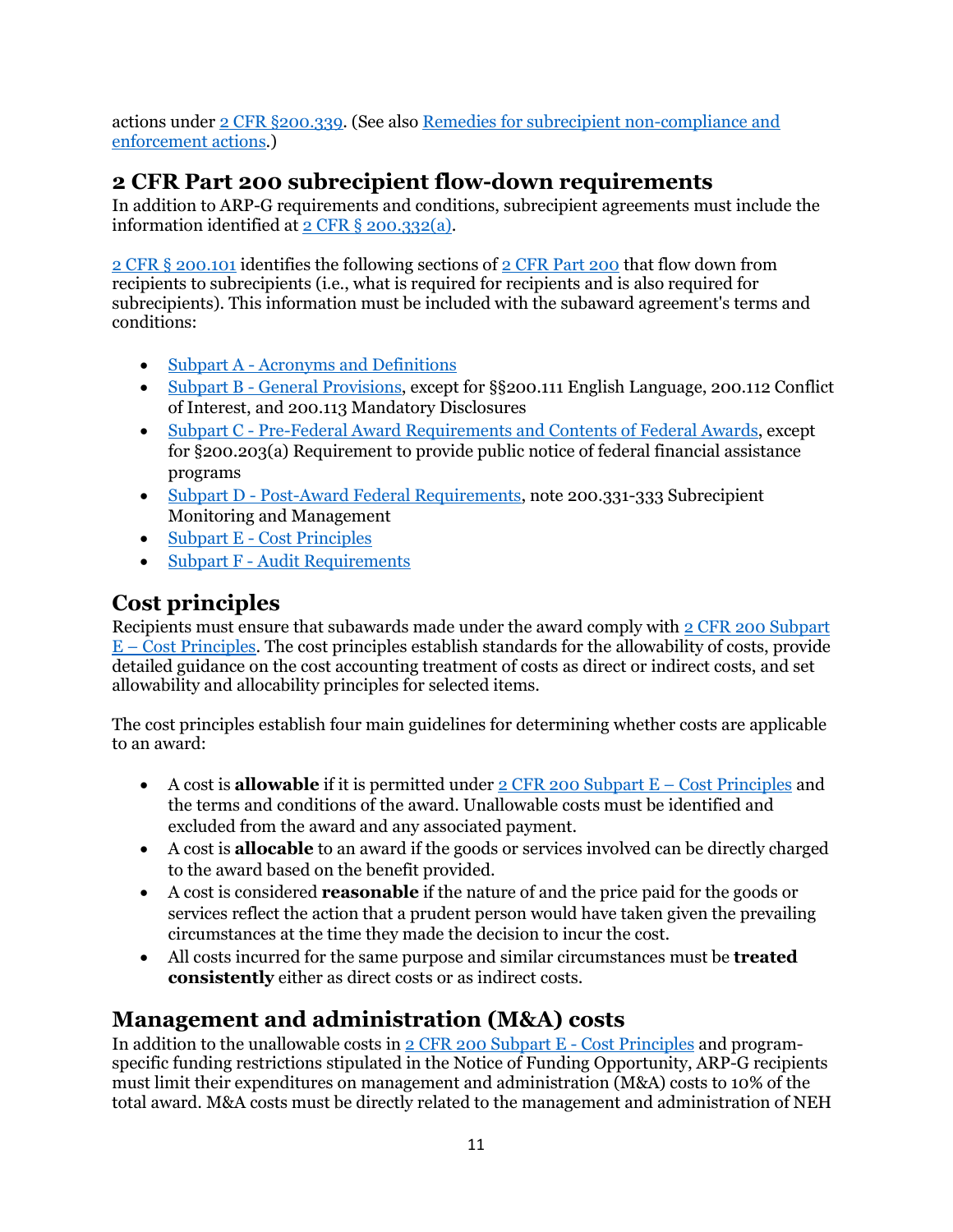funds, such as financial management and monitoring, and must be based on actual expenses or known contractual costs.

M&A costs are not operational costs; they are the necessary costs incurred in direct support of the award or as a consequence of the award and should be allocated across the entire lifecycle of the award. Examples of M&A activities include soliciting, reviewing, and processing applications and subawards; managing and monitoring subawards; preparing and submitting required programmatic and financial reports; establishing and/or maintaining equipment inventory; documenting operational and equipment expenditures for financial accounting purposes; and responding to official informational requests from federal oversight authorities. Salaries treated as M&A costs may be charged as direct costs in accordance with  $2$  CFR §200.413(c).

## <span id="page-11-0"></span>**Changes in Key Personnel**

[NEH's General Terms and Conditions for Awards to Organizations](https://www.neh.gov/grants/manage/general-terms-and-conditions-awards-organizations-grants-and-cooperative-agreements-issued-december) require ARP-G recipients to obtain prior written approval from NEH when there is a change in the project director or codirector, including an unanticipated absence for more than three months or a 25% reduction in the time devoted to the project.

It is important to maintain comprehensive records to ensure the continuity of project activities and subrecipient oversight and monitoring in the case of turnover among key personnel. Detailed documentation and accurate recordkeeping may help ensure successful staff transition and help prevent problems that lead to adverse audit findings.

## <span id="page-11-1"></span>**Subrecipient funding restrictions**

In addition to the unallowable costs in [2 CFR 200 Subpart E -](https://www.ecfr.gov/current/title-2/subtitle-A/chapter-II/part-200/subpart-E) Cost Principles, recipients must ensure that subrecipients abide by the following program-specific funding restrictions.

Subawards to organizations (ZOR) may not be used for the following purposes:

- overlapping project costs with any other pending or approved application(s) for federal funding and/or approved federal awards
- competitive regranting
- cancellation costs
- pre-award costs incurred more than 90 days before the subrecipient's period of performance
- equipment costs in excess of 20% of total project costs (see [2 CFR §200.1](https://www.ecfr.gov/current/title-2/subtitle-A/chapter-II/part-200/subpart-A/subject-group-ECFR2a6a0087862fd2c/section-200.1) for the definition of equipment)
- travel (both foreign and domestic)
- construction, purchase of real property, or major alteration and renovation
- collections acquisition
- the preservation, organization, or description of materials that are not regularly accessible for research, education, or public programming
- promotion of a particular political, religious, or ideological point of view
- advocacy of a particular program of social or political action
- support of specific public policies or legislation
- lobbying
- projects that fall outside of the humanities and the humanistic social sciences (including the creation or performance of art; creative writing, autobiographies, memoirs, and creative nonfiction; and quantitative social science research or policy studies)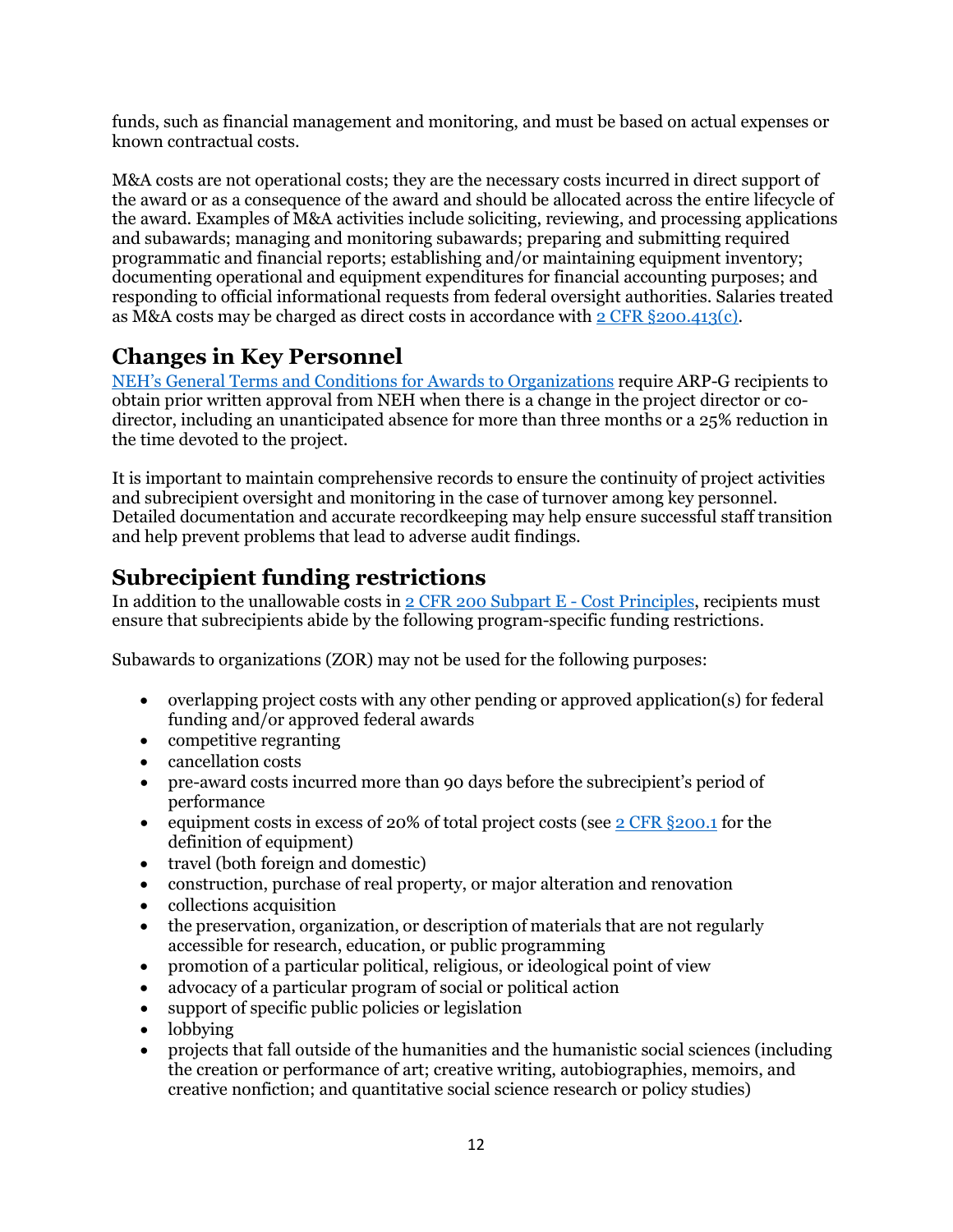Subawards to individuals (ZIN) may not be used for the following purposes:

- research by students enrolled in a degree program, including research for doctoral dissertations or theses
- educational impact, language impact, or technical impact assessments
- the writing of guidebooks, how-to books, or self-help books
- promotion of a particular political, religious, or ideological point of view
- advocacy of a particular program of social or political action
- support of specific public policies or legislation
- lobbying
- projects that fall outside of the humanities and the humanistic social sciences (including the creation or performance of art; creative writing, autobiographies, memoirs, and creative nonfiction; and quantitative social science research or policy studies)

<span id="page-12-0"></span>See also the unallowable costs included in [2 CFR 200 Subpart E -](https://www.ecfr.gov/current/title-2/subtitle-A/chapter-II/part-200/subpart-E) Cost Principles.

### **Procurement requirements**

ARP-G recipients and ZOR subrecipients must adhere to the federal procurement requirements [\(2 CFR §§200.318-327\)](https://www.ecfr.gov/current/title-2/subtitle-A/chapter-II/part-200/subpart-D/subject-group-ECFR031321e29ac5bbd/section-200.318), Appendix II to 2 CFR Part 200 - [Contract Provisions for Non-Federal](https://www.ecfr.gov/current/title-2/subtitle-A/chapter-II/part-200/appendix-Appendix%20II%20to%20Part%20200)  [Entity Contracts Under Federal Awards,](https://www.ecfr.gov/current/title-2/subtitle-A/chapter-II/part-200/appendix-Appendix%20II%20to%20Part%20200) and must ensure that contractors perform in accordance with the terms, conditions, and specifications of their contracts or purchase orders. Recipients and subrecipient procurement policies and procedures must conform to the requirement under [2 CFR Part 200.](https://www.ecfr.gov/current/title-2/subtitle-A/chapter-II/part-200)

ARP-G recipients and ZOR subrecipients must:

- award contracts to qualified, responsible contractors that are not debarred or suspended from receiving federal funds
- document and verify procurement decisions, including, as applicable, the type of procurement; advertisement; independent cost estimate, the type of contract, scoring, justification for lack of competition when competitive bids or offers are not obtained, the basis for contractor selection or rejection, cost analysis, and basis of contract amount

ARP-G recipients and ZOR subrecipients that issue a contract are ultimately responsible, in accordance with good administrative practice and sound business judgment, for the settlement of all contractual and administrative issues arising out of procurements.

## <span id="page-12-1"></span>**FFATA requirements**

The Federal Funding Accountability and Transparency Act (FFATA) is intended to reduce wasteful government spending by making information about all federal awards and subawards publicly available online.

For each subaward of \$30,000 or more, recipients must report subaward data to the [FFATA](https://www.fsrs.gov/)  [Subaward Reporting System \(FSRS\)](https://www.fsrs.gov/) by the end of the month following the month in which the subaward was issued.

## <span id="page-12-2"></span>**Audits**

ARP-G recipients and ZOR subrecipients that expend more than \$750,000 in federal funds from all sources during their fiscal year are subject to the Single Audit (formerly known as the A-133 audit). See b[y 2 CFR 200 Subpart F -](https://www.ecfr.gov/current/title-2/subtitle-A/chapter-II/part-200/subpart-F) Audit Requirements.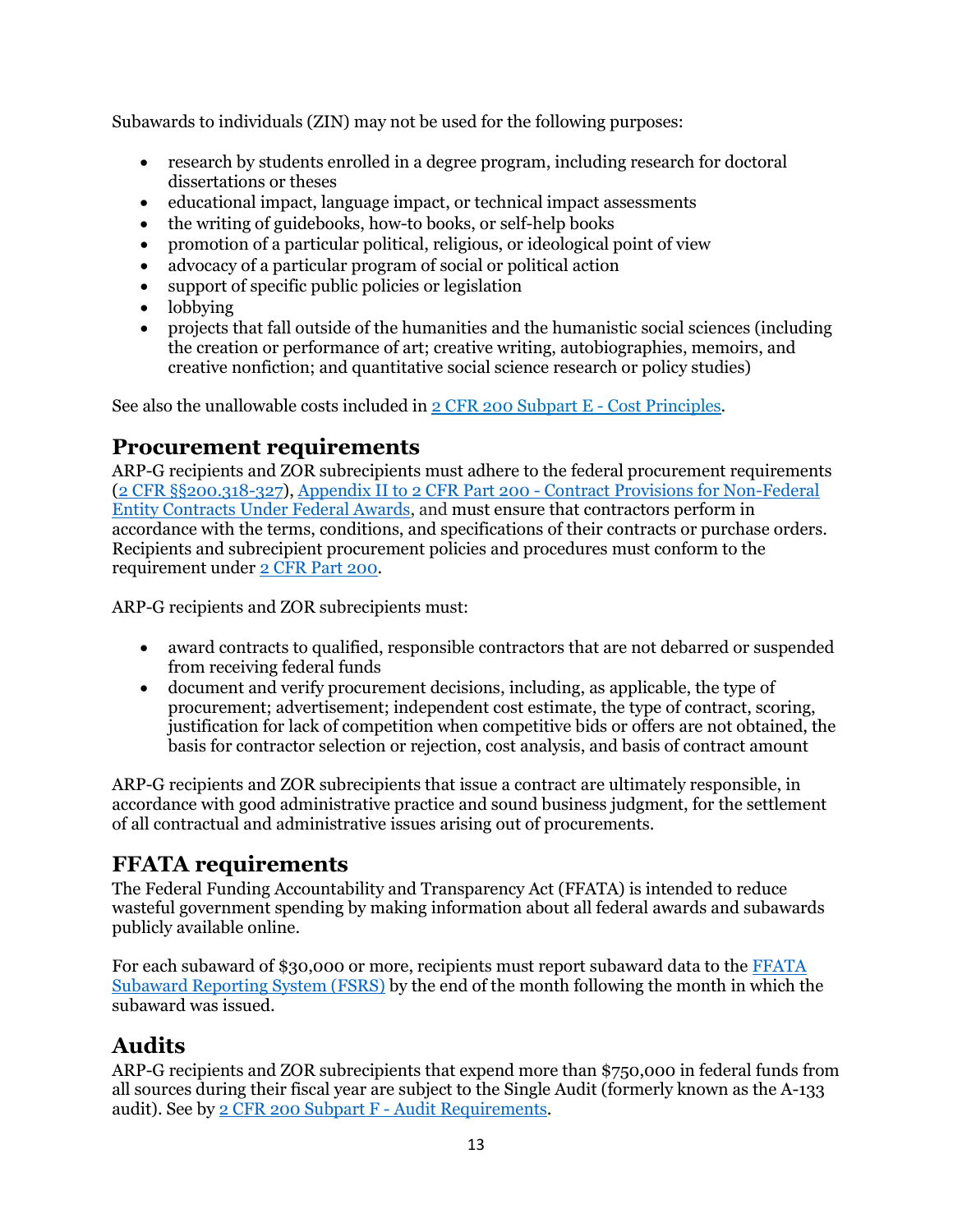ARP-G recipients must notify ZOR subrecipients expending \$750,000 or more in federal awards during their fiscal year to conduct a Single Audit per Subpart F of the Uniform Regulations. Recipients must issue a management decision regarding audit findings related to the subaward within six months of the audit report's release.

<span id="page-13-0"></span>The Single Audit must include the entity's financial statements related to its federal awards.

## **Monitoring**

Recipients must monitor their subrecipients to ensure compliance with federal statutes, regulations, and terms and conditions of the subaward, and that subaward performance goals are met. Recipients may adjust subrecipient award requirements when a risk assessment and monitoring indicate it is necessary.

Monitoring occurs throughout the lifecycle of the subaward. At a minimum, [2 CFR §200.332\(d\)](https://www.ecfr.gov/current/title-2/subtitle-A/chapter-II/part-200/subpart-D/subject-group-ECFR031321e29ac5bbd/section-200.332) requires recipients to monitor the following subrecipient activities:

- Performance reports (ZIN and ZOR) and financial reports (ZOR only) required under subaward agreements.
- Audit or other on-site reviews performed pursuant to  $2$  CFR Part 200. A Single Audit ( $2$ [CFR 200 Subpart F\)](https://www.ecfr.gov/current/title-2/part-200/subpart-F) if the subrecipient expects to expend \$750,000 or more in federal awards during its fiscal year. Recipients must act on all identified deficiencies pertaining to the federal award.
- Audit findings specifically related to the subaward. Recipients must issue a management decision on audit findings relating to the subaward as required by [2 CFR §200.521.](https://www.ecfr.gov/current/title-2/section-200.521)

Depending on the results of the risk assessment, recipients may:

- Provide subrecipients with on-site training and technical assistance on program-related matters, perform on-site reviews of the subrecipient's program operations, or arrange for agreed-upon procedures to monitor the subrecipient as described in [2 CFR §200.425](https://www.ecfr.gov/current/title-2/section-200.425)
- Consider whether the results of the subrecipient's audits, on-site reviews, or other monitoring indicate conditions that necessitate adjustments to the recipient's own records

## <span id="page-13-1"></span>**Remedies for subrecipient non-compliance and enforcement actions**

If a subrecipient is non-compliant, recipients may take the following actions, as appropriate:

- disallowing costs
- require repayment of award funds
- enforcement action against noncompliant subrecipients (including suspension and termination), as described i[n 2 CFR §200.339](https://www.ecfr.gov/current/title-2/subtitle-A/chapter-II/part-200/subpart-D/subject-group-ECFR86b76dde0e1e9dc/section-200.339)

## <span id="page-13-2"></span>**Recordkeeping**

Accurate recordkeeping and reporting are crucial to the successful management of NEH funded activities. Without adequate recordkeeping, recipients and subrecipients cannot track award performance and maintain award oversight. The failure to maintain adequate documentation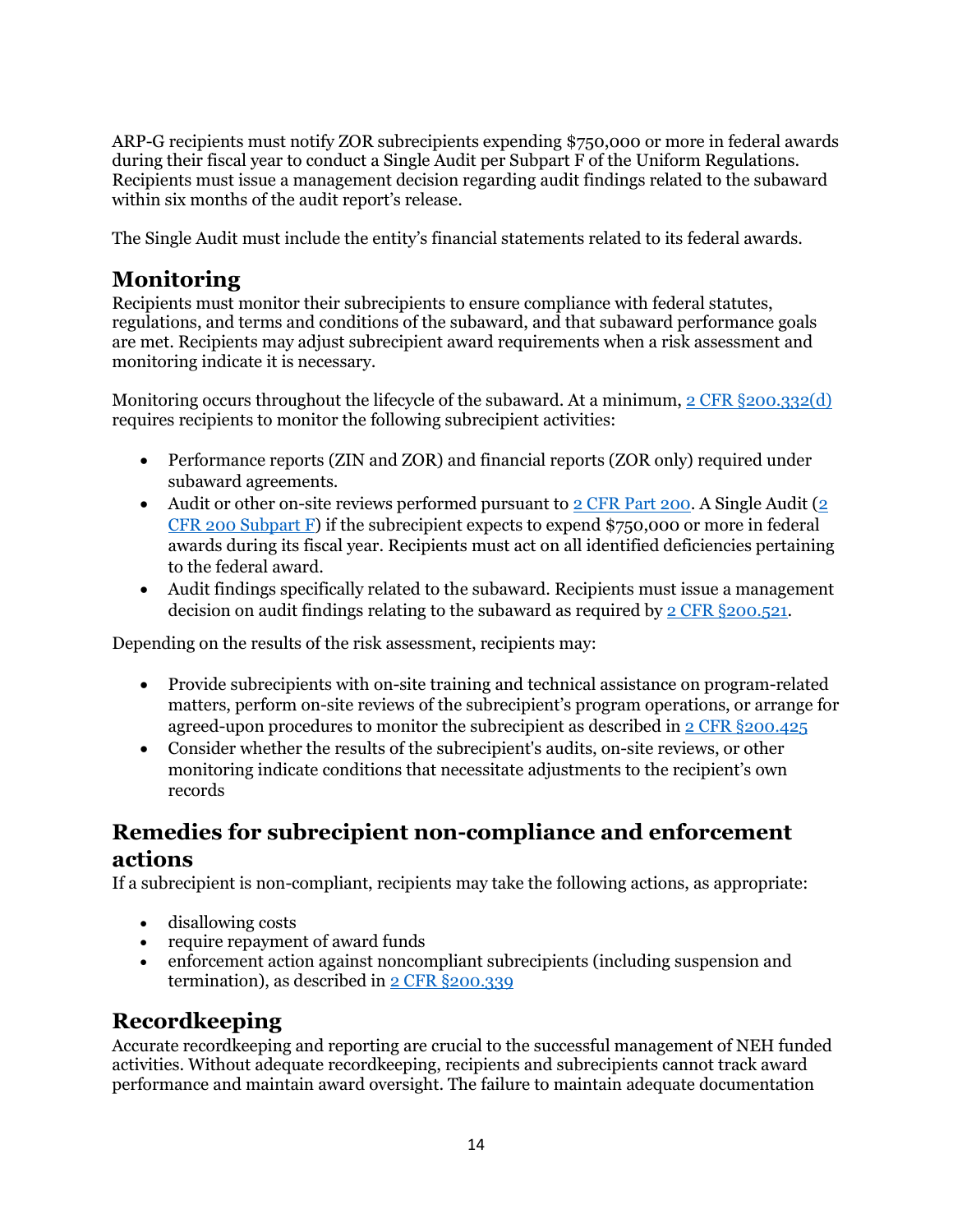and support for award and subaward expenditures may result in audit findings and the disallowance and repayment of NEH funds.

Recipients and subrecipients must follow the record retention and access requirements at [2 CFR](https://www.ecfr.gov/current/title-2/subtitle-A/chapter-II/part-200/subpart-D/subject-group-ECFR031321e29ac5bbd/section-200.334)  [§§200.334-.338.](https://www.ecfr.gov/current/title-2/subtitle-A/chapter-II/part-200/subpart-D/subject-group-ECFR031321e29ac5bbd/section-200.334) Recipients must retain records for a period of three years from the date of submission of the final expenditure report unless otherwise noted in [2 CFR §200.334.](https://www.ecfr.gov/current/title-2/subtitle-A/chapter-II/part-200/subpart-D/subject-group-ECFR031321e29ac5bbd/section-200.334)

## <span id="page-14-0"></span>**Requesting payments from NEH**

Recipients may request advance payment in an amount sufficient to cover expenses for the following 30 calendar days for their subrecipient award payments per 2 CFR  $\S 200.305(b)(4)$ . Recipients must base their working capital advance on subrecipients' monthly estimated needs over the subawards' period of performance.

Recipients must submit payment requests to the NEH Office of Accounting at [accounting@neh.gov](mailto:accounting@neh.gov) using the SF-270. Recipients must not submit payment requests to grants management specialists or program officers via eGMS Reach. Recipients must submit payment requests at least two weeks in advance of anticipated need.

## <span id="page-14-1"></span>**Subrecipient payment requests**

While NEH encourages that subaward payments be made on a reimbursement basis, recipients may pay their subrecipients on an advance basis, provided the subrecipients' financial management systems meet the standards for fund control and accountability found in NEH's [General Terms and Conditions for Awards to Organizations.](https://www.neh.gov/grants/manage/general-terms-and-conditions-awards-organizations-grants-and-cooperative-agreements-issued-december)

Recipients must authorize subrecipients to submit requests for advance payments and reimbursements at least monthly when electronic fund transfers are not used and as often as they like when electronic transfers are used in accordance with the provisions of the [Electronic](https://www.federalreserve.gov/boarddocs/caletters/2008/0807/08-07_attachment.pdf)  [Fund Transfer Act \(15 U.S.C. 1693-1693r\).](https://www.federalreserve.gov/boarddocs/caletters/2008/0807/08-07_attachment.pdf)

### <span id="page-14-2"></span>**Subrecipient assurances**

Per 2 CFR [§ 200.415,](https://www.ecfr.gov/current/title-2/subtitle-A/chapter-II/part-200/subpart-E/subject-group-ECFRd93f2a98b1f6455/section-200.415) in order to assure that expenditures are in accordance with the approved application and terms and conditions of the federal award, annual and final fiscal reports and payment requests must include the following certification, signed by an authorized official:

"By signing this report, I certify to the best of my knowledge and belief that the report is true, complete, and accurate, and the expenditures, disbursements, and cash receipts are for the purposes and objectives set forth in the terms and conditions of the federal award. I am aware that any false, fictitious, or fraudulent information, or the omission of any material fact, may subject me to criminal, civil, or administrative penalties for fraud, false statements, false claims or otherwise (U.S. Code Title 18, Section 1001 and Title 31, Sections 3729-3730 and 3801- 3812)."

## <span id="page-14-3"></span>**Report fraud, waste, and abuse**

Help NEH eliminate fraud and improve management by providing information about allegations or suspicions of waste, fraud, abuse, mismanagement, [research misconduct](https://www.neh.gov/grants/manage/research-misconduct-policy) (fabrication, falsification, plagiarism), or unnecessary government expenditures during the period of award performance to the [NEH Office of the Inspector General.](https://www.neh.gov/about/oig)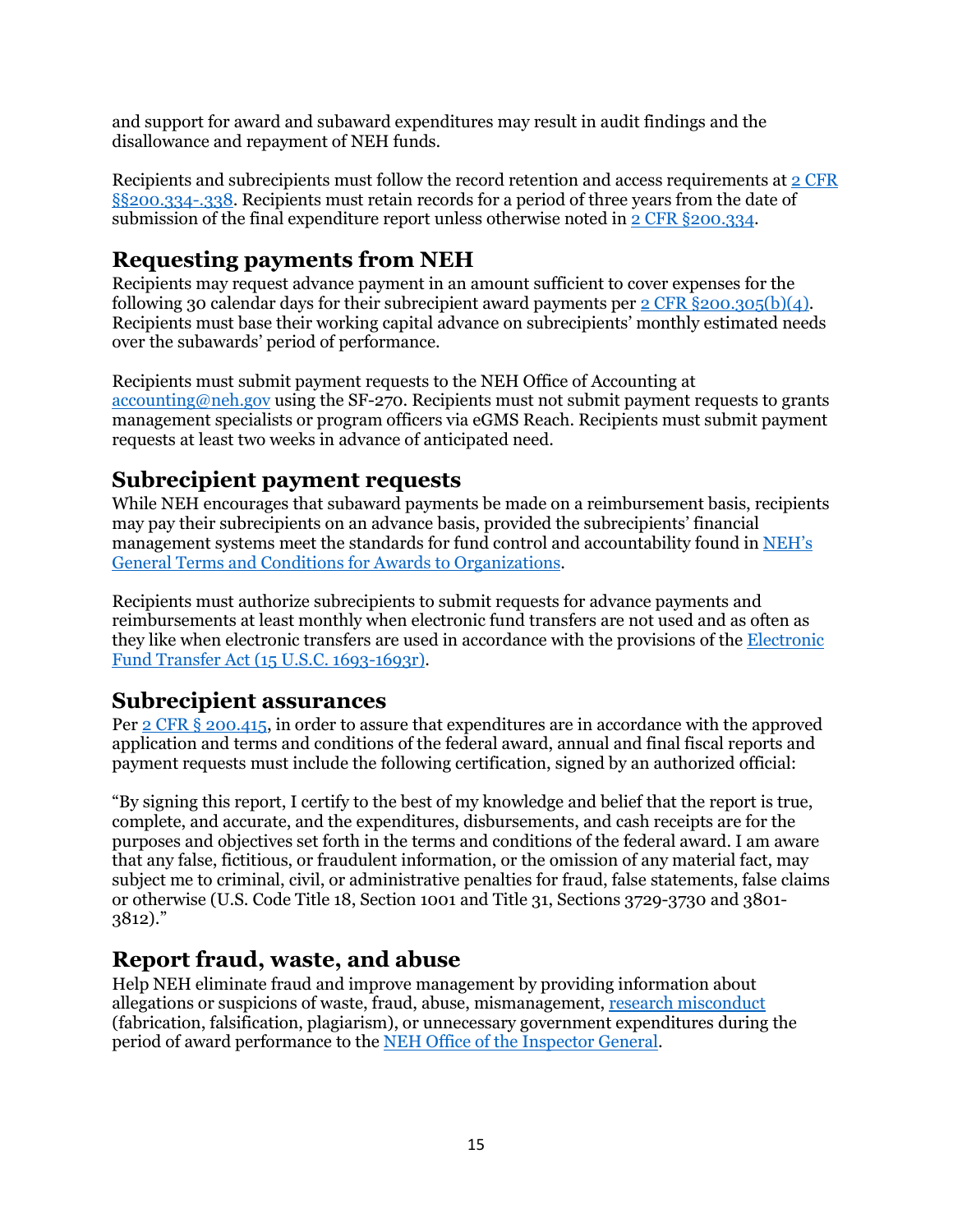## <span id="page-15-0"></span>**Subrecipient monitoring resources**

ARP-G recipients may review successful organizations for examples and best practices of good internal controls and monitoring oversight. NEH expects recipients to operate with integrity, have strong internal controls with clearly written operating policies and procedures, be risk aware, take action to monitor and mitigate risk, and correct deficiencies in a timely manner when they arise.

NEH has provided the following examples of checklists and other resources that may be helpful in ensuring the integrity of the subaward program.

#### <span id="page-15-1"></span>**Suggested pass-through entity requirements to be included in written procedures**

| <b>Requirements for Pass-Through Entities</b>                                                                                                                                                                              | Yes | N <sub>o</sub> |
|----------------------------------------------------------------------------------------------------------------------------------------------------------------------------------------------------------------------------|-----|----------------|
| Recipients must clearly identify subawards to subrecipients as such and<br>include required information.                                                                                                                   |     |                |
| If the subaward's required information changes, recipients must include<br>changes in subsequent subaward modifications.                                                                                                   |     |                |
| If some of the subaward's required information is not available, recipients<br>must provide the best information available to describe the federal award<br>and subaward.                                                  |     |                |
| Recipients must evaluate subrecipients' risk of noncompliance with federal<br>statutes, regulations, and the terms and conditions of the subaward for<br>purposes of determining the appropriate subrecipient monitoring.  |     |                |
| Recipients must consider imposing specific subaward conditions upon a<br>subrecipient, if appropriate.                                                                                                                     |     |                |
| Recipients must monitor subrecipient activities as necessary to ensure that<br>the subaward is used for authorized purposes, in compliance with federal<br>requirements, and that subaward performance goals are achieved. |     |                |
| Recipients must verify that subrecipients required to receive a Single Audit<br>are audited. Refer to USASpending, if needed.                                                                                              |     |                |
| Recipients must consider the results of the subrecipient's audits, on-site<br>reviews, or other monitoring when deciding whether its own records need<br>adjustments.                                                      |     |                |
| Recipients must consider enforcement actions against noncompliant<br>subrecipients as described in federal requirements and in program<br>regulations.                                                                     |     |                |
| Recipients must comply with Federal Funding Accountability and<br>Transparency Act (FFATA) reporting requirements, as applicable.                                                                                          |     |                |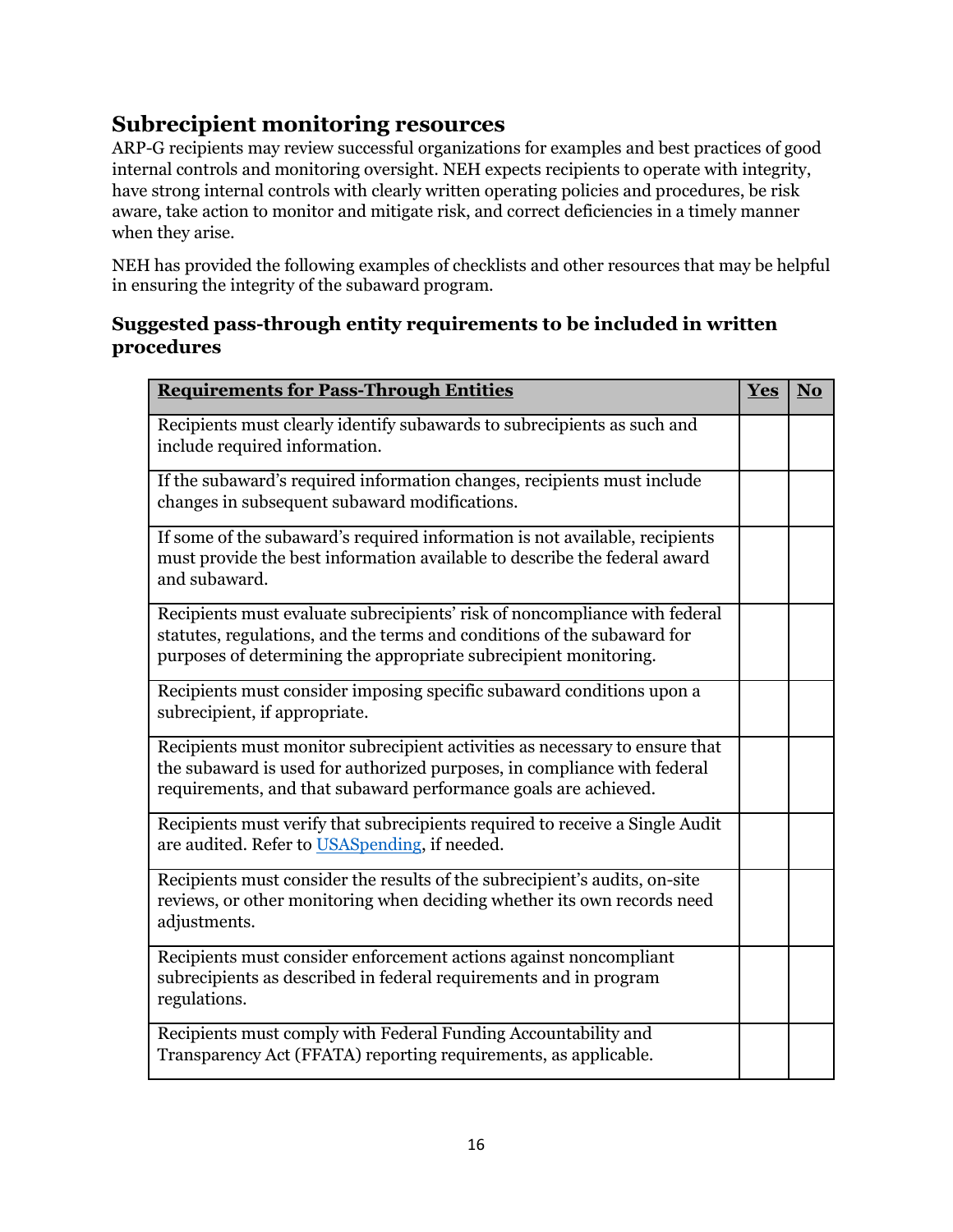# <span id="page-16-0"></span>**Best practices for written procedures**

| <b>Internal Control Policy Documentation Best Practices</b>                                                                                                     | <b>Yes</b> | <b>No</b> |
|-----------------------------------------------------------------------------------------------------------------------------------------------------------------|------------|-----------|
| The appropriate level of detail is included to allow for effective monitoring<br>of the area or activity.                                                       |            |           |
| The responsibilities of operational procedures and significant tasks, by<br>position, are documented.                                                           |            |           |
| Written procedures are reviewed on a periodic basis to ensure policies<br>reflect accurate and current actual procedures.                                       |            |           |
| Significant changes in current procedures are reviewed for statute and<br>regulatory compliance and incorporated into written procedures in a timely<br>manner. |            |           |
| Original and updated written procedures are appropriately disseminated to<br>the applicable staff.                                                              |            |           |
| Written procedures are reviewed by appropriate management and include<br>an approval date and signature, if applicable.                                         |            |           |
| Federal award activities are clearly addressed, including required<br>compliance activities and oversight.                                                      |            |           |
| References to outside requirements and statute reflect current, appropriate<br>citations and are updated to reflect changes in a timely manner.                 |            |           |
| References to other internal documents or policies are accurate and are<br>updated to reflect changes in a timely manner.                                       |            |           |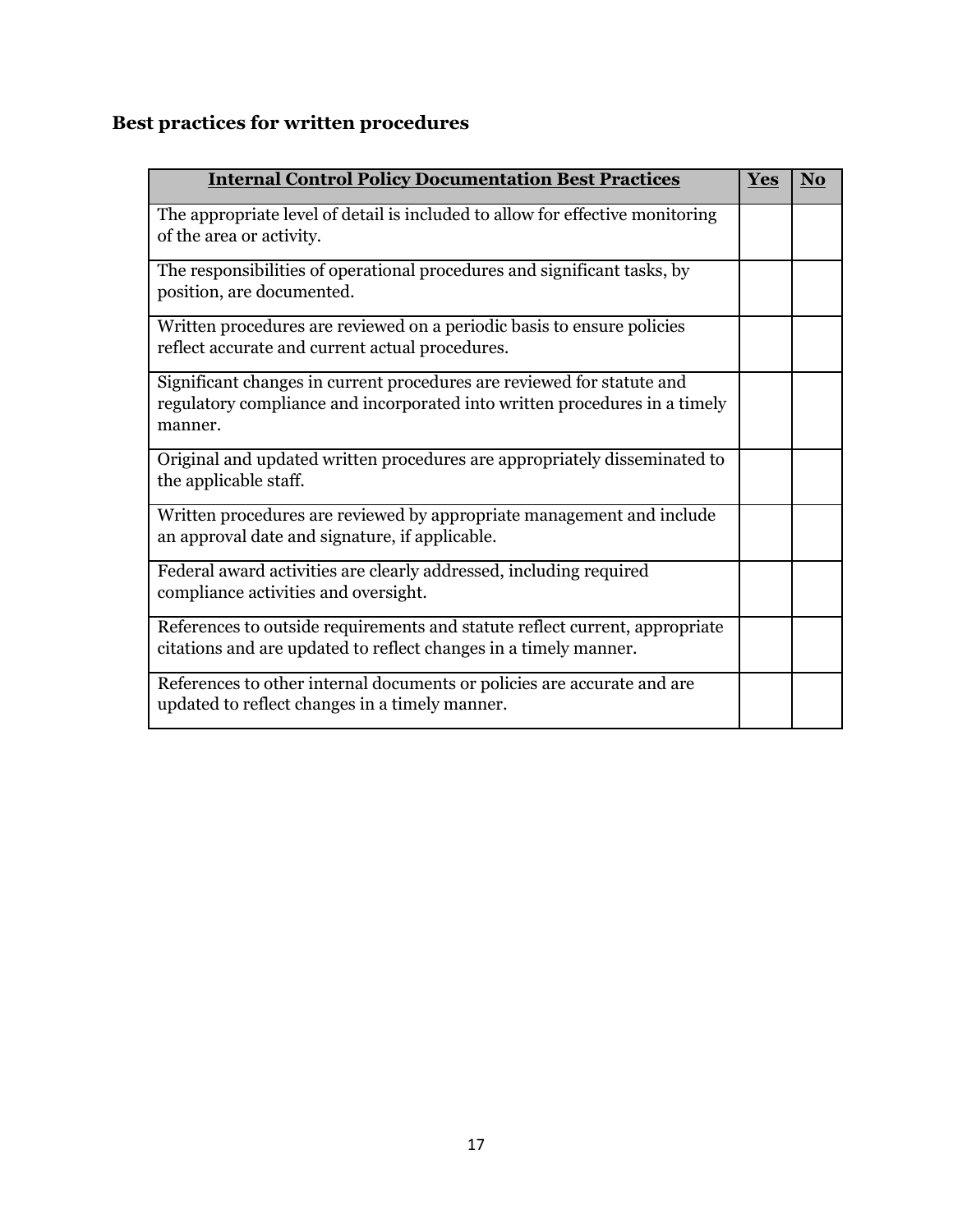### <span id="page-17-0"></span>**Required information for subrecipient agreements**

ARP-G recipients must ensure that subaward agreements are clearly identified to subrecipients and that they include the following required information.

| <b>Required Information</b>                                                                                                                                                                         | Yes | N <sub>o</sub> |
|-----------------------------------------------------------------------------------------------------------------------------------------------------------------------------------------------------|-----|----------------|
| 1. Federal Award Identification:                                                                                                                                                                    |     |                |
| Subrecipient name                                                                                                                                                                                   |     |                |
| Subrecipient's Unique Entity Identifier<br>$\bullet$                                                                                                                                                |     |                |
| Federal Award Identification Number (FAIN)<br>$\bullet$                                                                                                                                             |     |                |
| Date of federal award to you by NEH<br>$\bullet$                                                                                                                                                    |     |                |
| Subaward period of performance start and end date<br>$\bullet$                                                                                                                                      |     |                |
| Amount of federal funds obligated by this action to the subrecipient<br>$\bullet$<br>by you                                                                                                         |     |                |
| Total amount of federal funds obligated to the subrecipient by you,<br>$\bullet$<br>including the current obligation                                                                                |     |                |
| Total amount of the federal award committed to the subrecipient by<br>you                                                                                                                           |     |                |
| Federal award project description, as required to be responsive to<br>the Federal Funding Accountability and Transparency Act<br>(FFATA)                                                            |     |                |
| Name of NEH award, name of your organization, and contract<br>information for your organization's awarding official                                                                                 |     |                |
| FAL number and name; you must identify the dollar amount made<br>$\bullet$<br>available under each federal award and the FAL number at time<br>of disbursement                                      |     |                |
| Identification of whether the award is Research & Development                                                                                                                                       |     |                |
| Indirect cost rate for the federal award (including if the de minimis<br>rate is charged)                                                                                                           |     |                |
| 2. All requirements imposed on the subrecipient by you so that the federal<br>award is used in accordance with federal requirements                                                                 |     |                |
| 3. Any additional requirements that you impose on the subrecipient for you<br>to meet your own responsibility to NEH, including identification of any<br>required financial and performance reports |     |                |